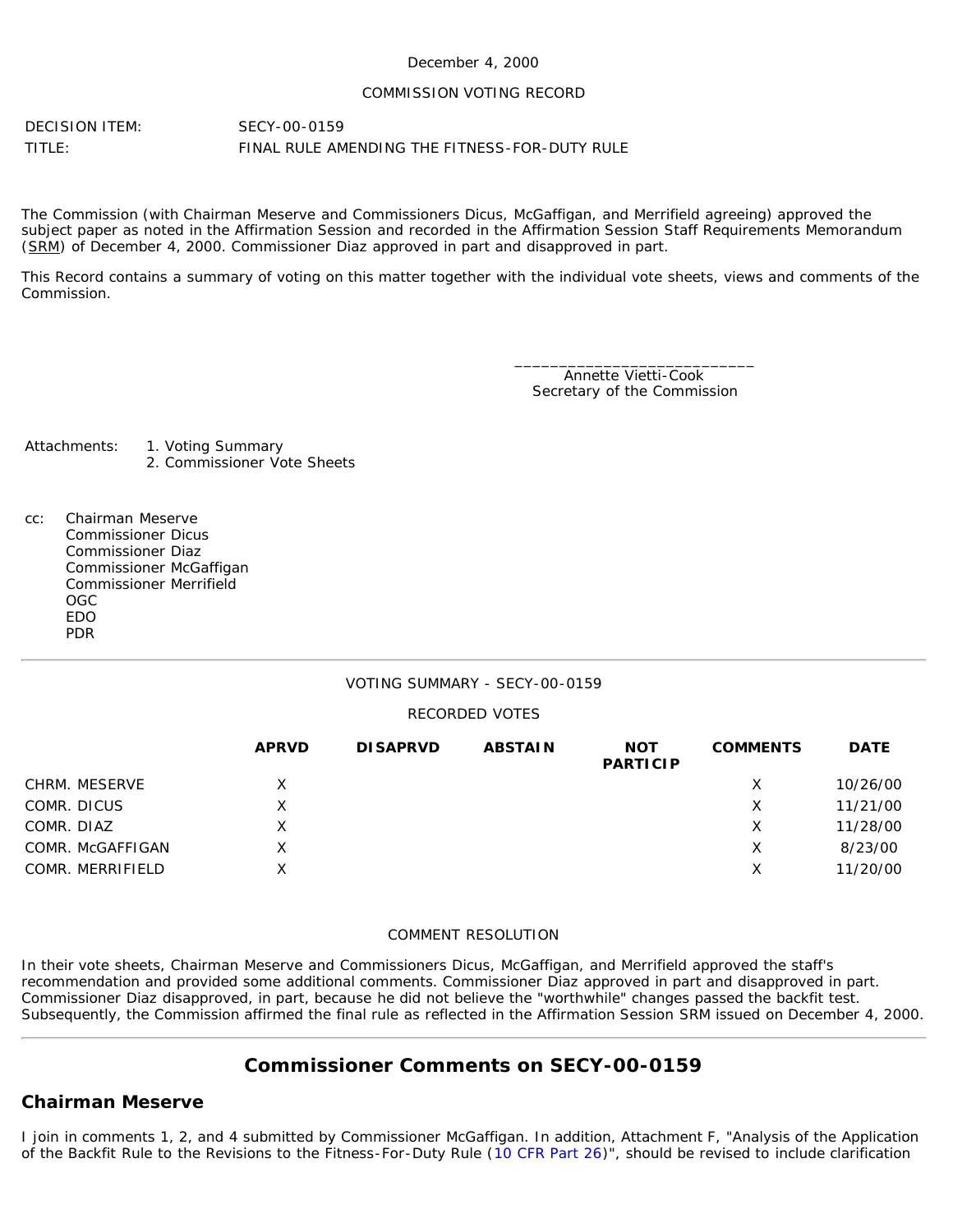that the Attachment does not constitute the entirety of the backfit analysis on which this rulemaking is based. The first paragraph of the Attachment should begin with the following:

*This paper presents the staff's analysis of the application of the NRC's Backfit Rule ([10 CFR 50.109](http://www.nrc.gov/reading-rm/doc-collections/cfr/part050/part050-0109.html)) to each individual revision to the Fitness-for-Duty rule (10 CFR Part 26). As explained in the Federal Register notice associated with this rulemaking, the Commission also performed and relied upon a backfit analysis considering all the changes in the aggregate. Thus, this paper provides only part of the backfit analysis upon which this rulemaking is based.*

*In publishing the proposed revisions.........*

### **Commissioner Dicus**

I agree with the Chairman's changes to Attachment F and Commissioner McGaffigan's comments 1, 2, and 4.

## **Commissioner Diaz**

I am strongly committed to the maintenance of a nuclear power plant workforce that is free of drugs and the influence of other substances that adversely affect the ability of personnel to safely and competently perform their duties. Thus, I find it pertinent that the effectiveness of the current regulatory program is not under any serious challenge; had it been otherwise, I would have voted differently. I also recognize the hard work of the staff and its struggle to finalize revisions to our fitness-forduty regulations. As I observed in my comments on SECY-99-279, however, I am concerned that the long period since the agency obtained comments on the proposed rule may justify additional public airing of the proposed changes before final disposition. I also continue to be concerned by the clear difficulties in identifying the real safety need for new or increased requirements and in making a related "backfit" finding of a substantial increase in safety that justifies the direct and indirect costs of implementation. Under these circumstances, I approve only the proposed rule changes that the staff can identify as permissible reductions in burden consistent with the maintenance of public health and safety. In particular, I do not approve new and increased requirements that are justified by aggregation of estimated benefits and costs of all changes whether they are closely related or not.

# **Commissioner McGaffigan**

I vote to approve the final rule package, publication of the Federal Register notice, and the associated determinations noted in SECY-00-159, subject to the comments noted below:

- 1) FR notice Page 63, paragraph "(4)", line 5 should read " . . ."Analysis of the Application **of** to the Backfit . . .";
- 2) FR notice Page 68, first complete paragraph, line 4: refers to "eight" factors in §50.109(c) "as follows", but then lists nine; and
- 3) FR notice Page 73, Footnote 8, delete second sentence and substitute:

In the future, the Commission will conduct an aggregate analysis of an entire rulemaking, unless there is a reasonable indication that: (i) a proposed change (as defined in footnote 1 above) is not reasonably related to the unified regulatory purpose of the rulemaking, and (ii) the proposed change imposes costs disproportionate to the safety benefit attributable to that change. In such cases, the Commission will perform an analysis of that proposed change in addition to the aggregate analysis of the entire rulemaking.

4) Attachment F, "Analysis of the Application of the Backfit Rule to the Revisions to the Fitness for Duty Rule" should be amended appropriately to reflect the fact that the final rule does not adopt the more restrictive temperature range in sections 2.4(g)(13) and (15) and the requirement for a medical determination of fitness for employees who are tested for cause and test negative.

### **Commissioner Merrifield**

I **approve** the staff's recommendations outlined in SECY-00-0159. I know there are differing opinions among our stakeholders and our staff as to the merits of this final rule. The long and very difficult history associated with this rulemaking effort only adds to the contention surrounding it. I believe the Commission and the staff share responsibility for this history, and believe there are lessons we should apply to future rulemaking initiatives. In light of its legacy, I very carefully weighed the pros and cons of the final rule, considering the various views expressed by our stakeholders and our staff. This assessment led me to the conclusion that approving the final rule was the best course of action. Overall, the final rule will reduce unnecessary regulatory burden and improve program effectiveness and efficiency. There are many justified and important relaxations of requirements, and the cost savings of the entire package appear to far outweigh the costs to be expended as a result of the rulemaking. There are also worthwhile changes that should serve to further our confidence that the nuclear power plant workplace is drug and alcohol free.

I am pleased that the two requirements proposed by the staff in SECY-99-279 associated with (1) a more restrictive temperature range for an acceptable urine specimen and (2) medical determinations to evaluate all employees tested for